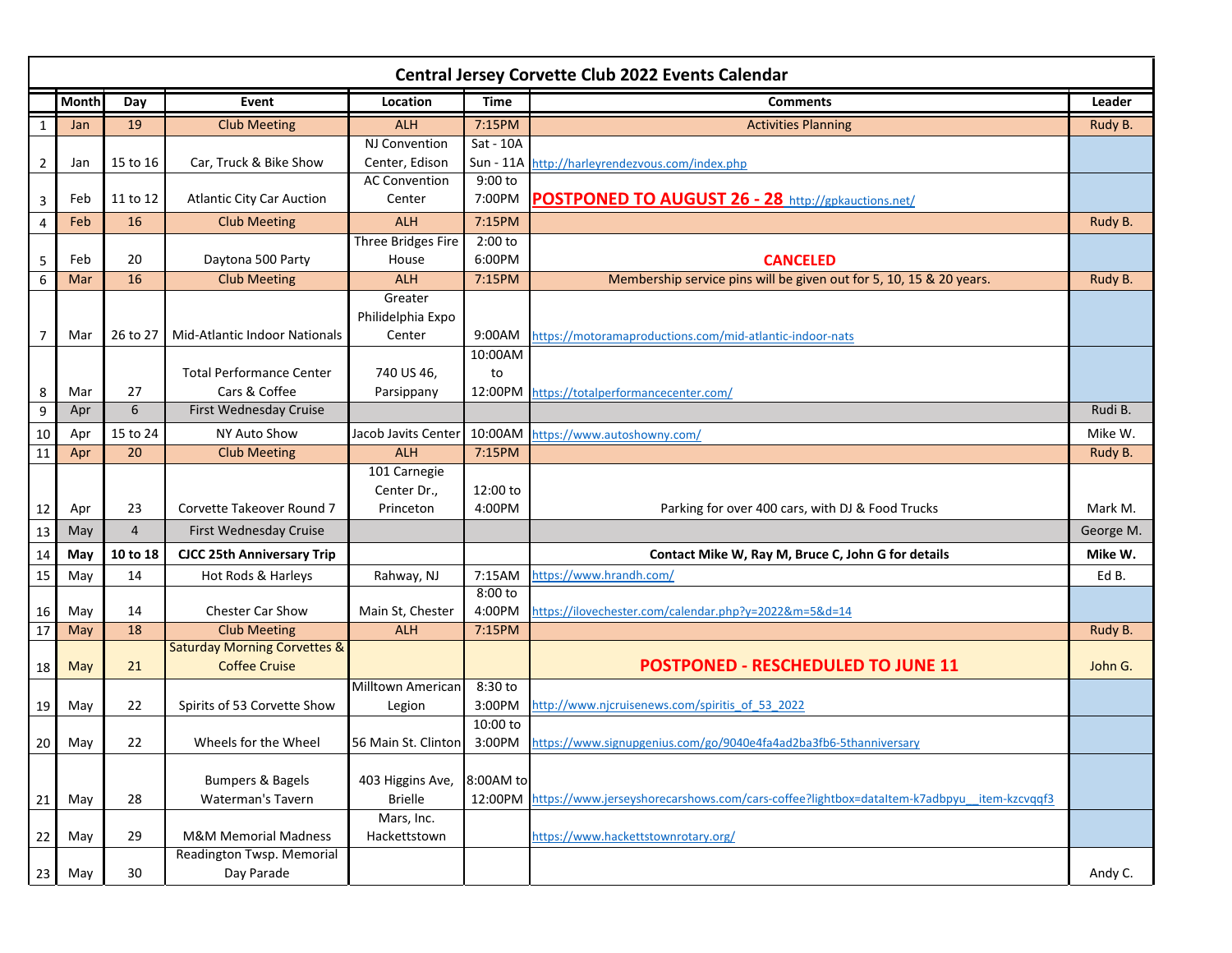| 24 | Jun | $\mathbf{1}$ | First Wednesday Cruise                  |                            |                   |                                                                                           | Jim C.     |
|----|-----|--------------|-----------------------------------------|----------------------------|-------------------|-------------------------------------------------------------------------------------------|------------|
|    |     |              |                                         | Somerville Court           |                   | Reserved parking for CJCC Members in front of the Somerville Court House. Parking before  |            |
| 25 | Jun | 3            | CJCC Show & Shine                       | House                      | 5:00PM            | 5:00 requires feeding the meter.                                                          | Mike W.    |
|    |     |              | <b>Greenwich Concours</b>               |                            |                   |                                                                                           |            |
| 26 | Jun | $3$ to 5     | d'Elegance                              | Greenwich, CT              |                   | https://www.greenwichconcours.com/                                                        |            |
|    |     |              |                                         |                            |                   |                                                                                           |            |
|    |     |              |                                         | Schooner's Warf,           | 8:00AM to         |                                                                                           |            |
| 27 | Jun | 4            | Beach Bums Corvette Show                | Beach Haven, NJ            | 4:00PM            | Rain Date - June 5, 2022                                                                  |            |
| 28 | Jun | 5            | Surf Corvette Club Car Show             | <b>Details Pending</b>     |                   | http://www.surfcorvetteclub.com/                                                          |            |
|    |     |              |                                         |                            |                   |                                                                                           |            |
|    |     |              | Somerset County Votech Car              | 14 Vogt Drive              | 11:00AM           |                                                                                           |            |
|    |     | 5            | Show                                    | Bridgewater                | to 3:00PM show    | https://patch.com/new-jersey/hillsborough/calendar/event/20220605/1802283/scvths-pto-car- |            |
| 29 | Jun |              |                                         |                            |                   |                                                                                           | Pam L.     |
|    |     |              | <b>Boardwalk Corvettes Spring</b>       |                            | 8:30 to<br>4:30PM |                                                                                           |            |
| 30 | Jun | 11           | Fling                                   | <b>Historic Smithville</b> |                   | http://www.njcruisenews.com/spring fling 2022                                             |            |
| 31 | Jun | 15           | <b>Club Meeting</b>                     | <b>ALH</b>                 | 7:15PM            |                                                                                           | Rudy B.    |
|    |     |              |                                         |                            | 8:00AM            |                                                                                           |            |
|    |     |              | <b>Saturday Morning Corvettes &amp;</b> | <b>Crim School</b>         | T/L               |                                                                                           |            |
| 32 | Jun | 18           | <b>Coffee Cruise</b>                    | <b>Bridgewater</b>         | 8:15AM            | See club email for details                                                                | George M.  |
|    |     |              |                                         |                            |                   |                                                                                           |            |
|    |     |              |                                         | 434 US-202                 |                   | 8:30AM to Flemington Assembly of God Church - Free Coffee & Donuts                        |            |
| 33 | Jun | 19           | Father's Day Cars & Coffee              | Flemington                 |                   | 10:30AM https://www.guyswithrides.com/event/fathers-day-cars-coffee/                      |            |
|    |     |              |                                         | Downtown                   | 8:00 to           |                                                                                           |            |
| 34 | Jun | 19           | Father's Day Cars & Croissants          | Summit                     |                   | 11:00AM See club email for details                                                        | Mike W.    |
|    |     |              |                                         | Middle Bucks               |                   |                                                                                           |            |
|    |     |              |                                         | Institute of               |                   |                                                                                           |            |
|    |     |              |                                         | Technology,                | 8:00AM to         |                                                                                           |            |
| 35 | Jun | 25           | <b>Cavalcade of Corvettes</b>           | Jamison, PA                | 3:00PM            | https://www.ccdv.com/wp-content/uploads/2022/02/2022-CoC-Poster.pdf                       |            |
|    |     |              |                                         |                            |                   |                                                                                           |            |
|    |     |              |                                         | Woodbridge                 | 8:00AM to         |                                                                                           |            |
| 36 | Jun | 26           | Corvettes & Coffee                      | Community Center 12:00PM   |                   |                                                                                           |            |
|    |     |              |                                         | Kohl's Shopping            |                   |                                                                                           |            |
|    |     |              | All American Corvette Club              | Center, 165 Rt.4,          | 8:00AM to         | All Makes - All Models - Fully Judged Corvette Show                                       |            |
| 37 | Jul | 3            | Auto Show                               | Paramus                    | 3:00PM            | https://allamericancorvetteclub.com/events                                                |            |
| 38 | Jul | 6            | First Wednesday Cruise                  |                            |                   |                                                                                           | Rich Brau. |
| 39 | Jul | 20           | <b>Club Meeting</b>                     | <b>ALH</b>                 | 6:45PM            |                                                                                           | Rudy B.    |
|    |     |              | <b>Saturday Morning Corvettes &amp;</b> |                            |                   |                                                                                           |            |
| 40 | Jul | 23           | <b>Coffee Cruise</b>                    |                            |                   |                                                                                           | Joe M.     |
| 41 | Jul | 27 to 30     | Mecum Auto Auction                      | Harrisburg, PA             | 6:30AM            | https://www.mecum.com/auctions/harrisburg-2022/                                           |            |
|    |     |              |                                         |                            |                   |                                                                                           |            |
|    |     |              |                                         | Park behind 71             |                   | 5:30PM to Corvette - Featured Car                                                         |            |
| 42 | Jul | 30           | Flemington Classic Car Show             | Main Street                | 8:30PM            | https://www.flemingtoncarshows.com/schedule                                               | Norm R.    |
|    |     |              | Mountain Lakes Fire                     |                            |                   |                                                                                           |            |
|    |     |              | Department Car, Truck, Bike &           | 99 Tamarack Rd,            |                   |                                                                                           |            |
| 43 | Jul | 31           | <b>Tractor Show</b>                     | Belvidere, NJ              | 7:00AM            | https://www.72fire.com/car-show.html#/                                                    |            |
|    |     |              |                                         |                            |                   |                                                                                           |            |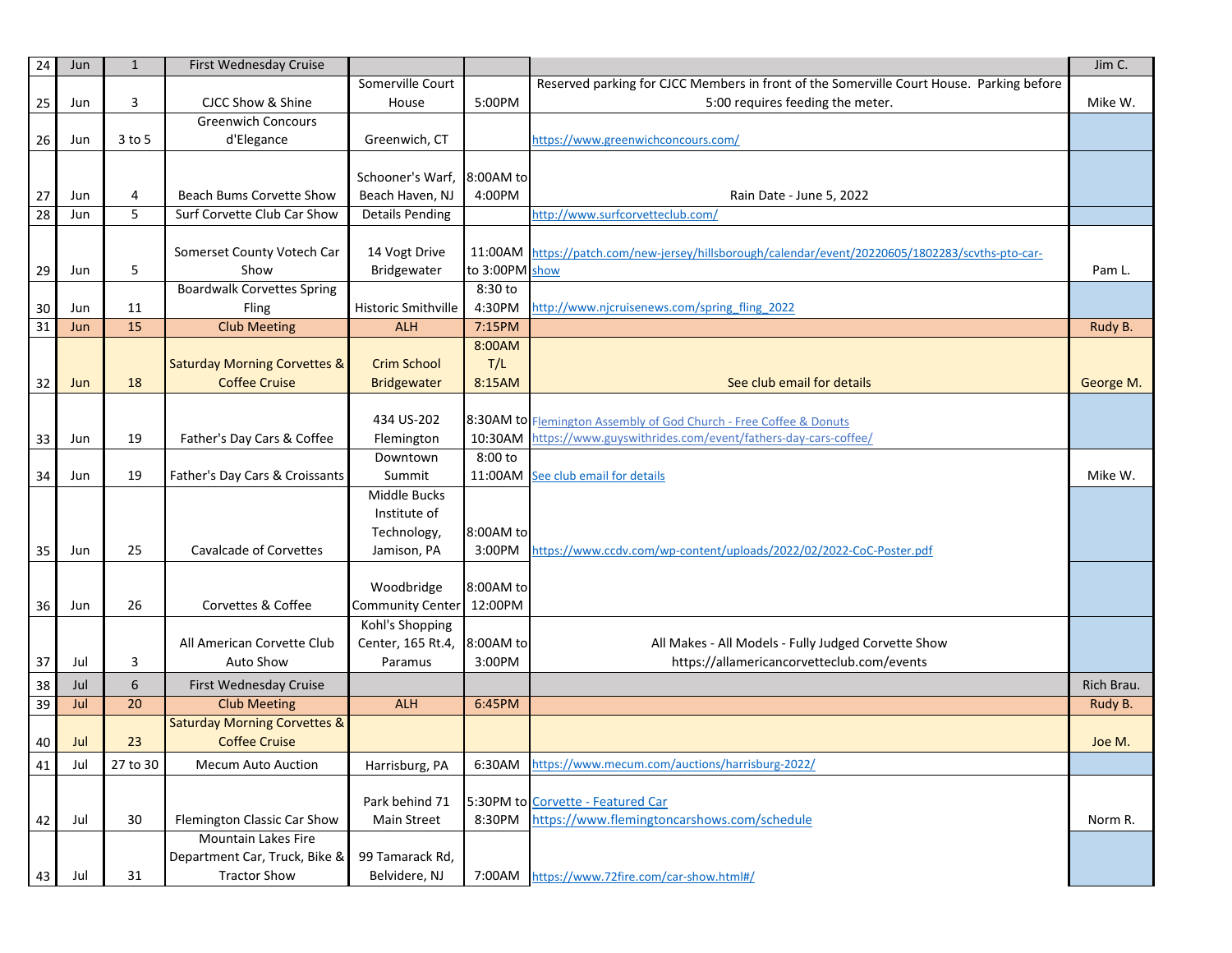|    |            |                | <b>Galloping Hill Cruisers Corvette</b> | Aviation Plaza,          | 5:00PM to          |                                                                                                                      |             |
|----|------------|----------------|-----------------------------------------|--------------------------|--------------------|----------------------------------------------------------------------------------------------------------------------|-------------|
| 44 | Aug        | $\mathbf{1}$   | Night                                   | Linden, NJ               | 9:00PM             | Reserved parking for Corvettes will be held until 6:30PM - Rain Date is Aug. 8                                       |             |
| 45 | Aug        | 3              | First Wednesday Cruise                  |                          |                    |                                                                                                                      | Jim S.      |
|    |            |                | Rich Shanahan Memorial Fund             | Somerville Court         |                    | Reserved parking for CJCC Members in front of the Somerville Court House. Parking before                             |             |
| 46 | Aug        | 5              | Raiser                                  | House                    | 5:00PM             | 5:00 requires feeding the meter.                                                                                     | Mike W.     |
|    |            |                | Metuchen Rescue Squad Car-              | 17 Calvin Place,         | 10:00AM            |                                                                                                                      |             |
| 47 | Aug        | 14             | Truck-Motorcycle Show                   | Metuchen                 |                    | to 3:00PM http://www.njcruisenews.com/metuchen rescue 2022                                                           |             |
| 48 | Aug        | 17             | <b>Club Meeting</b>                     | <b>ALH</b>               | 7:15PM             |                                                                                                                      | Rudy B.     |
|    |            |                |                                         |                          |                    |                                                                                                                      |             |
|    |            |                | Corvettes at the Red Mill               |                          | 10:00AM            |                                                                                                                      |             |
| 49 | Aug        | 20             | Museum                                  |                          |                    | 56 Main St. Clinton to 2:00PM Registration fee \$20 before August 1, \$25 day of show. Rain Date - Sunday, August 21 |             |
|    |            |                |                                         |                          | T/L                | Meet at Clinton Station Diner at 8:45AM Friday to caravan                                                            |             |
| 50 | Aug        | 25 to 27       | Corvettes at Carlisle                   | Carlisle, PA             | 9:00AM             | https://www.carlisleevents.com/events/events-detail/index?id=corvettes+at+carlisle                                   | Bruce C.    |
|    |            |                |                                         | <b>AC Convention</b>     | 9:00 to            |                                                                                                                      |             |
| 51 | Feb        | 26 to 28       | <b>Atlantic City Car Auction</b>        | Center                   | 7:00PM             | http://gpkauctions.net/                                                                                              |             |
| 52 | Sep        | $1$ to $4$     | Lead East                               | <b>Hilton Parsippany</b> |                    | http://www.njcruisenews.com/lead east                                                                                |             |
| 53 | Sep        | $\overline{7}$ | First Wednesday Cruise                  |                          |                    |                                                                                                                      | Chris V.    |
|    |            |                | 8th Annual Califon Classic Car          |                          |                    |                                                                                                                      |             |
| 54 | Sep        | 10             | Show                                    | Califon                  | 8:00AM             | http://www.njcruisenews.com/califon classic 2022                                                                     |             |
|    |            |                |                                         |                          |                    |                                                                                                                      |             |
|    |            |                | Belvidere Heritage Days Car             |                          | 9:00AM to          |                                                                                                                      |             |
| 55 | Sep        | 10             | Show                                    | Belvidere, NJ            | 4:00PM             | https://belvidereheritage.com/car-show/                                                                              |             |
|    |            |                |                                         |                          |                    | https://www.eventbrite.com/e/2022-boardwalk-corvettes-ocean-city-nj-boardwalk-show-                                  |             |
| 56 | Sep        | 11             | <b>Boardwalk Corvettes</b>              | Ocean City, NJ           | 8:00AM             | registration-168775448911                                                                                            |             |
| 57 | <b>Sep</b> | 11             | <b>Warren Car Show</b>                  | Warren, NJ               | 8:00AM             |                                                                                                                      |             |
| 58 | Sep        | 21             | <b>Club Meeting</b>                     | <b>ALH</b>               | 7:15PM             |                                                                                                                      | Rudy B.     |
| 59 | Sep        | 17             | <b>Ciocca Corvette's Toys for Tots</b>  | <b>Atlantic City, NJ</b> |                    | https://www.cioccacorvette.com/toys-for-tots.htm                                                                     |             |
|    |            |                |                                         |                          |                    |                                                                                                                      |             |
|    |            |                |                                         | <b>Colonial Park</b>     | 1:00PM to          |                                                                                                                      |             |
| 60 | Sep        | 18             | Al Tone Memorial Club Picnic            | Somerset, NJ             | 6:00PM             | Ray M. to lead the cruise to the picnic                                                                              | Virginia C. |
|    |            |                | <b>Peapack Gladstone Fire Dept.</b>     | Main St. Peapack         |                    |                                                                                                                      |             |
| 61 | <b>Sep</b> | 24             | <b>Car Show</b>                         | Gladstone                | 9:00AM             | E-Mail: seboriam@comcast.net                                                                                         |             |
|    |            |                |                                         |                          |                    |                                                                                                                      |             |
|    |            |                | 25th Annual Country Fair/Car            | <b>White Oak Park</b>    | 11:00AM            |                                                                                                                      |             |
| 62 | <b>Sep</b> | 24             | <b>Show</b>                             | Branchburg, NJ           | to 4:00PM          |                                                                                                                      |             |
|    |            |                |                                         | Oakridge Park,           |                    |                                                                                                                      |             |
| 63 | Sep        | 25             | Jason's Friends Car Show                | Clark, NJ                | 8:00AM             | https://jasonsfriendsfoundation.org/events/                                                                          |             |
|    |            |                |                                         | Peddler's Village,       |                    | Registration is 7:30 - 9:30. Rain Date - October 9                                                                   |             |
| 64 | Oct        | $\overline{2}$ | Tri-State Corvette Association          | Lahaska, PA              | 7:30AM             | https://www.tristatecorvetteassn.com/                                                                                |             |
|    |            |                | Woodbridge Corvette &                   | 600 Main St.,            | 7:30 TO            |                                                                                                                      |             |
| 65 | Oct        | 9              | Classic Car Show                        | Woodbridge, NJ           | 3:00 <sub>pm</sub> | https://sites.google.com/site/woodbridgecorvetteclub/show-info                                                       |             |
|    |            |                |                                         | <b>Hunterdon County</b>  |                    |                                                                                                                      |             |
| 66 | Oct        | <b>15</b>      | <b>Flemington Historical Society</b>    | <b>Fairgrounds</b>       | 7:00AM             | https://www.flemingtonspeedwayhistoricalsociety.com/car-show.html                                                    |             |